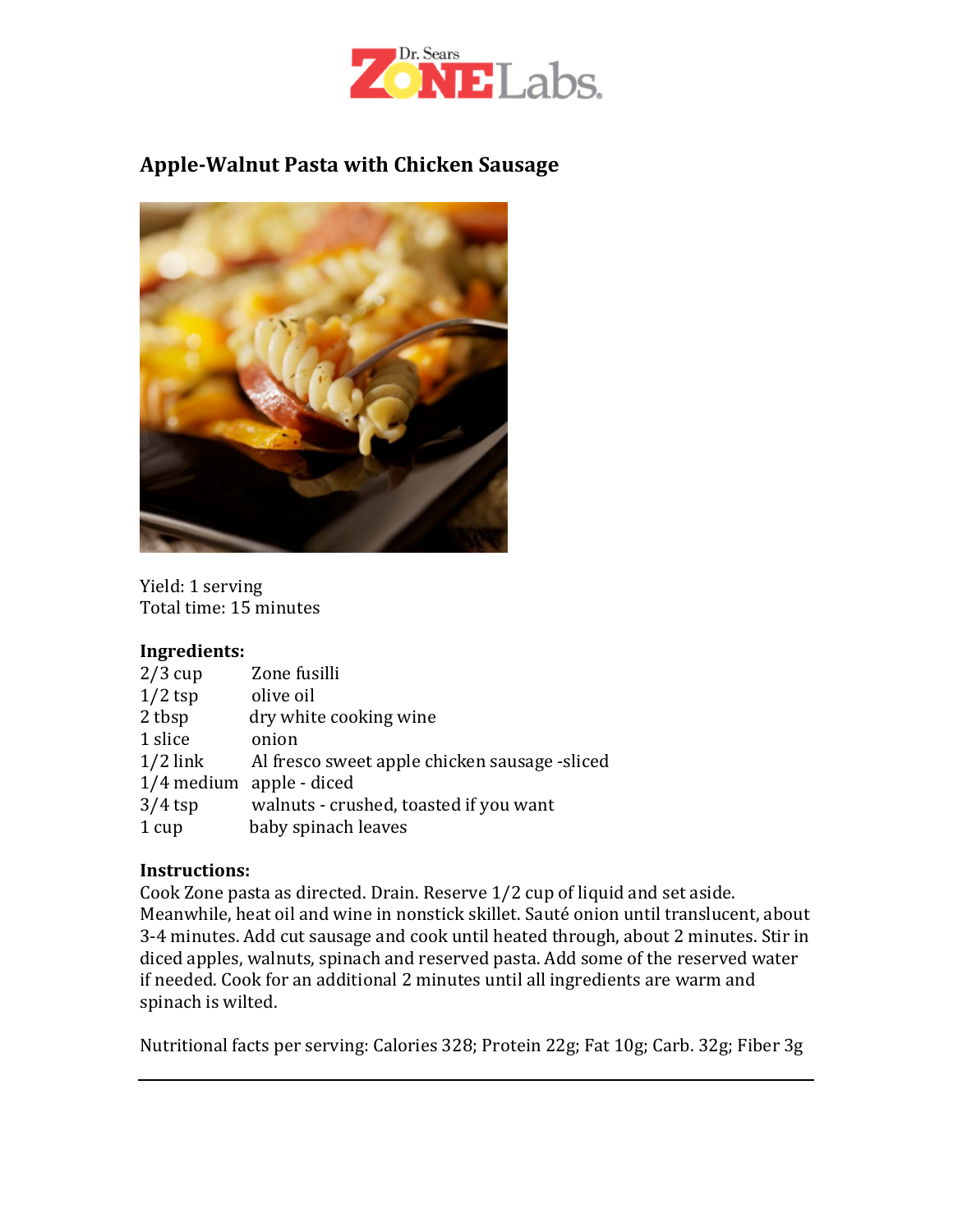

## Spicy Kale Orzo



Yield: 1 serving Total time: 10 minutes

#### Ingredients:

| $1/2$ cup   | Zone orzo              |
|-------------|------------------------|
| $3/4$ cup   | beef broth             |
| 1 cup       | kale - chopped         |
| 1 clove     | garlic - crushed       |
| $1/4$ tsp   | turmeric               |
| $11/2$ tsps | extra virgin olive oil |

#### Instructions:

Bring broth to a boil. Add Zone orzo and kale. Stir until broth is almost all absorbed, about 4 minutes. Cover and let rest for 4 minutes. Stir in garlic, turmeric and extra virgin olive oil.

Nutritional facts per serving: Calories 352; Protein 24g; Fat 12g; Carb. 36g; Fiber 4g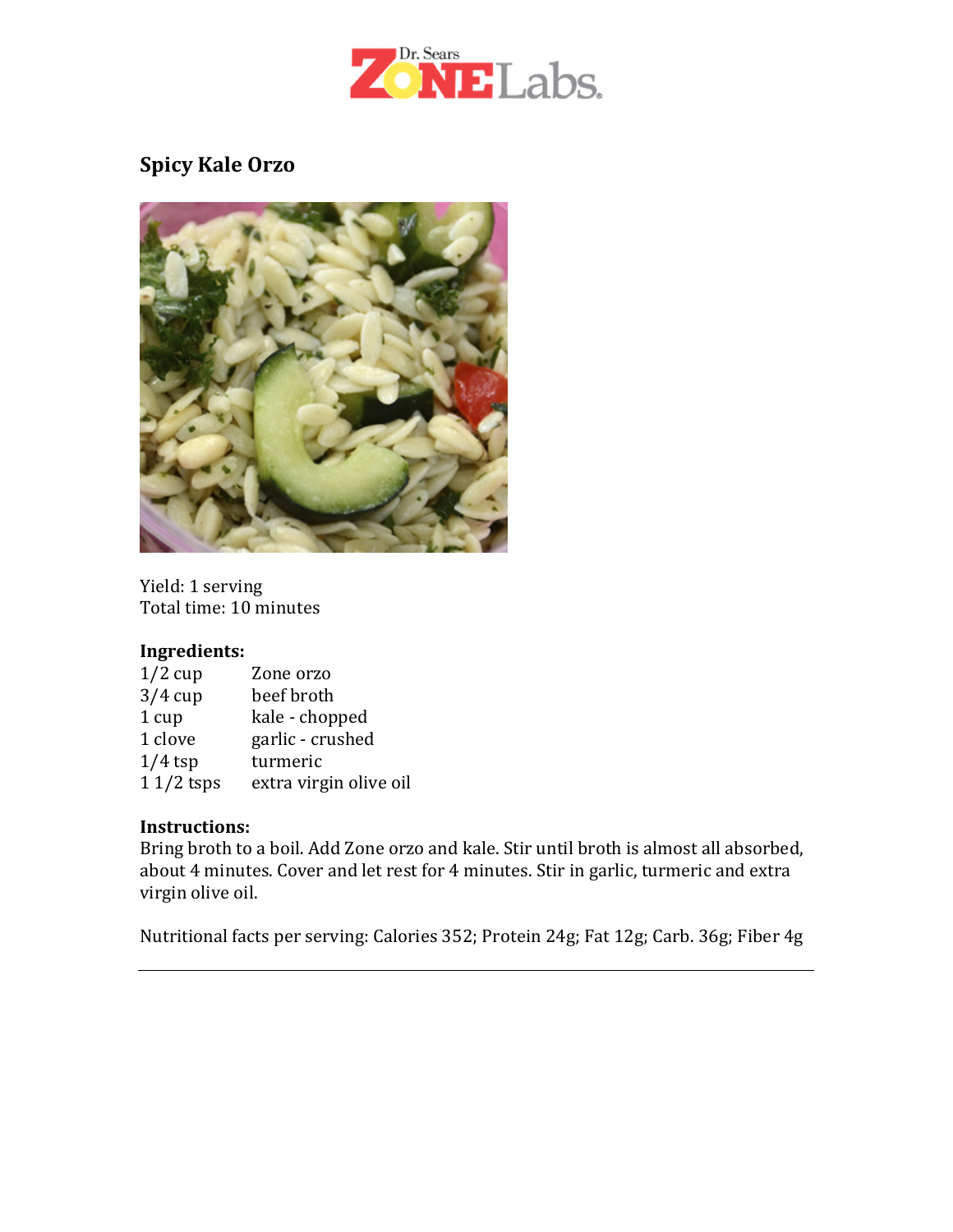

### "Rice" and Tomatoes



Yield: 1 serving Total time: 15 minutes

#### Ingredients:

| $1/2$ cup   | Zone orzo                                                   |
|-------------|-------------------------------------------------------------|
| 1 tsp       | dehydrated onion flakes                                     |
| $1/4$ tsp   | chili powder                                                |
| $1/4$ tsp   | oregano                                                     |
| $1/4$ tsp   | cumin                                                       |
| $1/4$ tsp   | garlic powder                                               |
| $1/4$ tsp   | cayenne pepper - (optional)                                 |
| $1/4$ cup   | canned tomatoes - diced with sauce or fresh or tomato sauce |
| $1/2$ tsp   | lime juice - fresh squeezed                                 |
| $11/2$ tsps | extra virgin olive oil                                      |
| to taste    | salt - to taste                                             |

#### Instructions:

Prepare Zone orzo according to package directions. Drain and put back in sauce pan. Stir in remaining ingredients and enjoy.

Nutritional facts per serving: Calories 323; Protein 21g; Fat 11g; Carb. 33g; Fiber 3g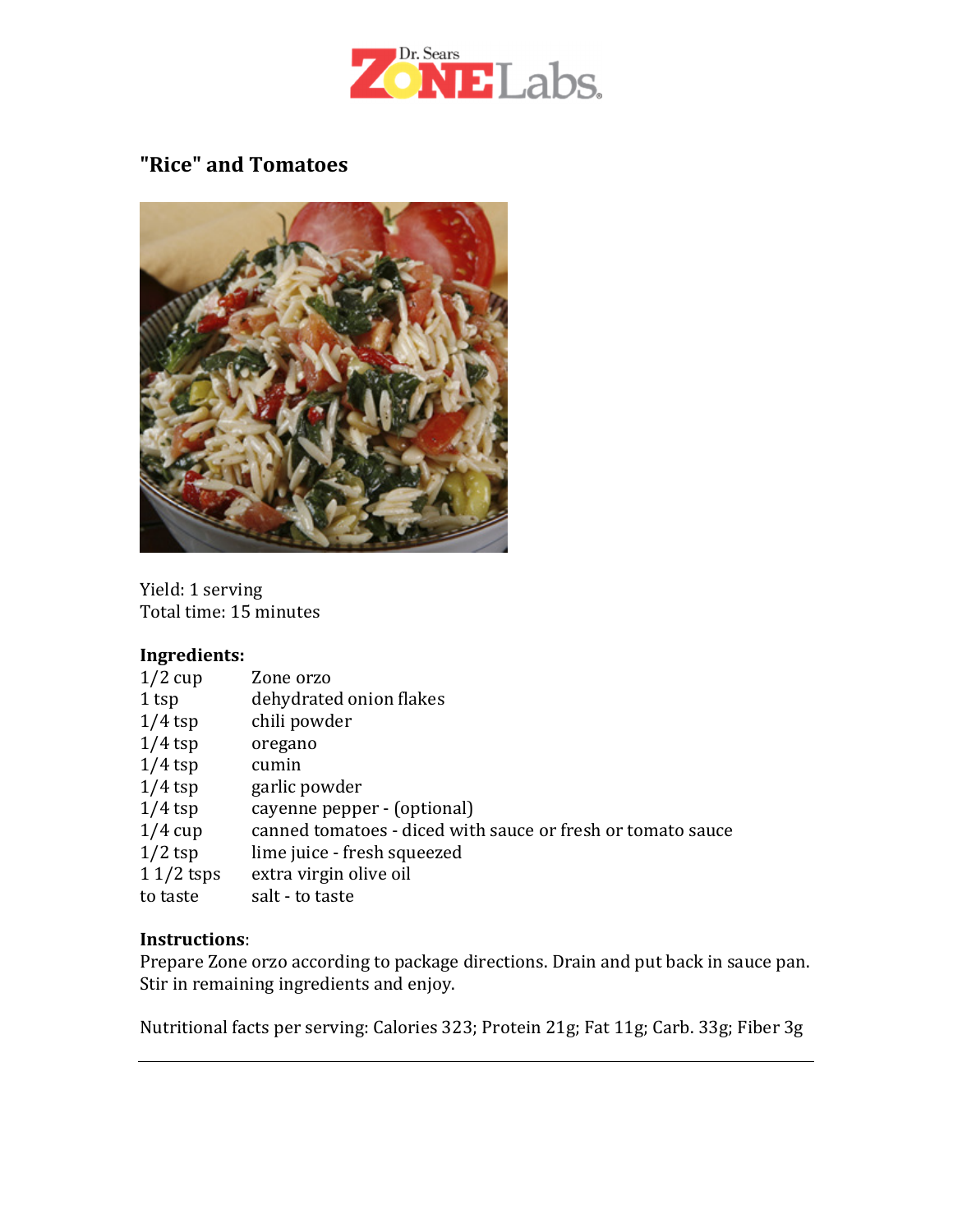

## Broccoli Orzo



Yield: 1 serving Total time: 15 minutes

#### Ingredients:

| $1/2$ cup   | Zone orzo                  |
|-------------|----------------------------|
| 1 cup       | frozen broccoli            |
| 1 tbsp      | sundried tomatoes          |
| $1/4$ tsp   | garlic powder              |
| $1/4$ tsp   | turmeric                   |
| to taste    | salt & pepper              |
| 1 tbsp      | fresh squeezed lemon juice |
| $11/2$ tsps | extra virgin olive oil     |

#### Instructions:

Cook Zone orzo as directed with broccoli. Drain. Reserve 1/2 cup of liquid and set aside. Add orzo back to pan. Stir in remaining ingredients and heat to desired temperature. Add some reserved pasta water it you want a little "sauce".

Nutritional facts per serving: Calories 337; Protein 23g; Fat 11g; Carb. 35g; Fiber 5g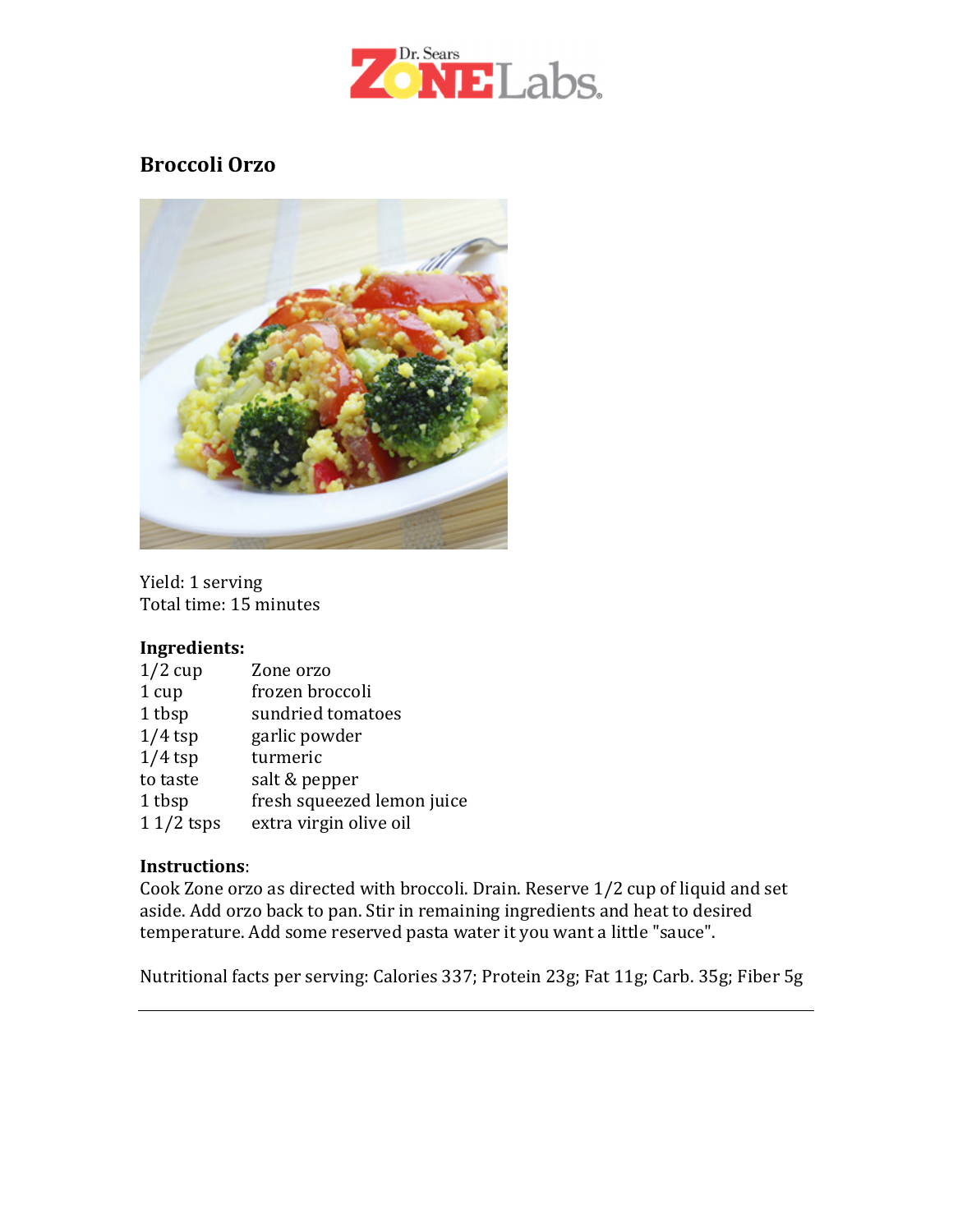

## Fusilli with Spinach and Tomato



Yield: 1 serving Total time: 20 minutes

#### Ingredients:

| 1 cup       | Zone fusilli    |
|-------------|-----------------|
| $2/3$ cup   | tomato sauce    |
| $11/2$ tsps | olive oil       |
| $21/2$ cups | baby spinach    |
| 1 tsp       | grated Parmesan |
| to taste    | oregano         |
| to taste    | salt and pepper |

#### Instructions:

Cook Zone fusilli as directed. Reserve 1/2 cup of liquid and drain. Meanwhile, heat olive oil and add onion. Sauté for a few minutes. Add garlic and sauté until wilted. Add baby spinach to wilt for about 30 seconds Toss into fusilli and moisten with reserved liquid, to desired consistency, adding slowly (you may not want to use all). Sprinkle with cheese, oregano, salt and pepper.

Nutritional facts per serving: Calories 365; Protein 25g; Fat 12g; Carb. 40g; Fiber 6g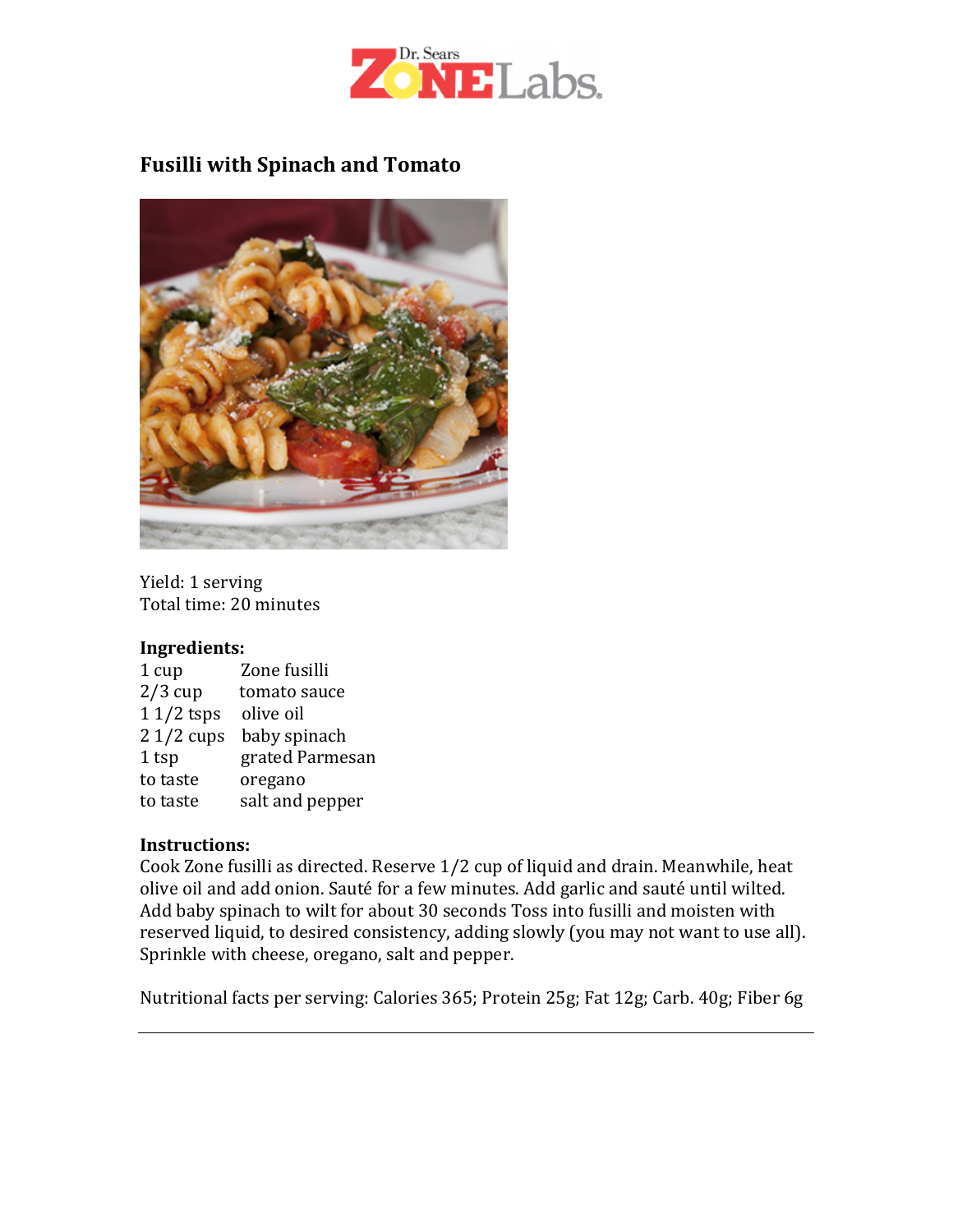

### Mediterranean Salad



Yield: 1 serving Total time: 15 minutes

#### Ingredients:

| 1 cup     | Zone Orzo                                     |
|-----------|-----------------------------------------------|
| 4         | cherry tomatoes - halved                      |
| $1/2$ cup | cucumber - chopped                            |
| 2         | olives - chopped                              |
| $1/2$ oz  | feta cheese - crumpled                        |
| $1/2$ tsp | extra virgin olive oil                        |
| 2 tbsps   | fresh-squeezed lemon juice - juice of 1-lemon |
| to taste  | oregano                                       |
| to taste  | salt and pepper                               |

#### Instructions:

Cook Zone Orzo as directed and let cool. Meanwhile, cut the tomato and cucumber into chunks. Add to cooled Orzo along with remaining ingredients.

Nutritional facts per serving: Calories 334; Protein 23g; Fat 10g; Carb. 36g; Fiber 3g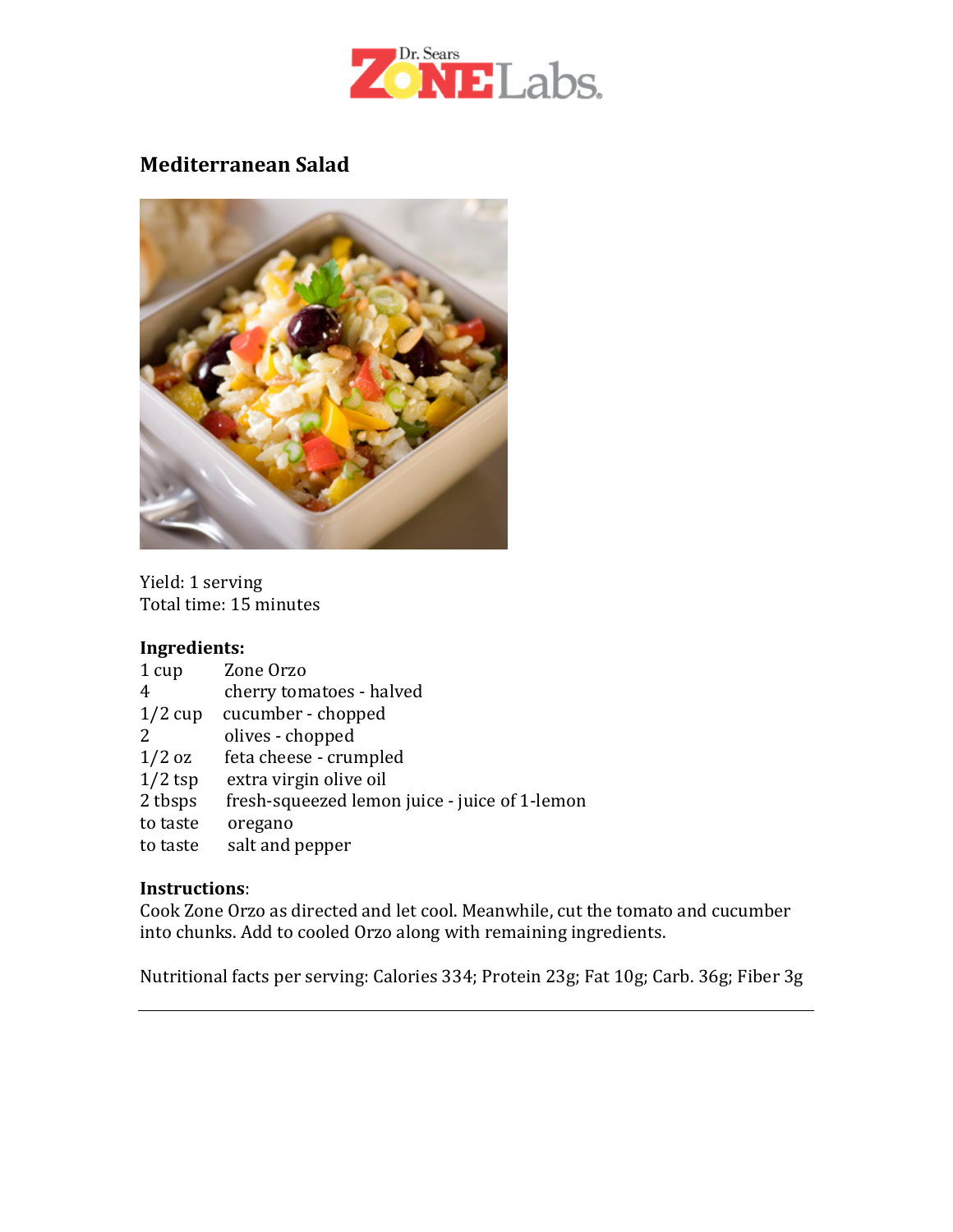

# Zucchini Fusilli



Yield: 1 serving Total time: 20 minutes

#### Ingredients:

| 1 cup     | Zone fusilli                    |
|-----------|---------------------------------|
| 1 small   | zucchini - cut into matchsticks |
|           | cooking spray                   |
| 6         | cherry tomatoes - halved        |
| 1 tbsp    | dry white wine                  |
| 4 tsps    | pesto store bought              |
| $1/4$ tsp | red pepper flakes               |
|           |                                 |

#### Instructions:

Prepare fusilli according to package directions. Drain. Meanwhile trim and discard ends of zucchini. Cut zucchini into 3- to 4-inch lengths; cut each length 1/2-inch-thick pieces and set aside. Spray a large frying pan over medium heat with olive oil Pam cooking spray, cook zucchini, stirring frequently, about 3 minutes. Add chicken, cherry tomatoes and wine. Cook until zucchini is soft and browned, 2 to 3 additional minutes. Add cooked fusilli, pesto and pepper flakes. Toss till combined. Serve immediately.

Nutritional facts per serving (daily value): Calories 367kcal; Protein 23g (47%); Total Fat 11g (18%); Carb. 39g (13%); Fiber 5g (20%)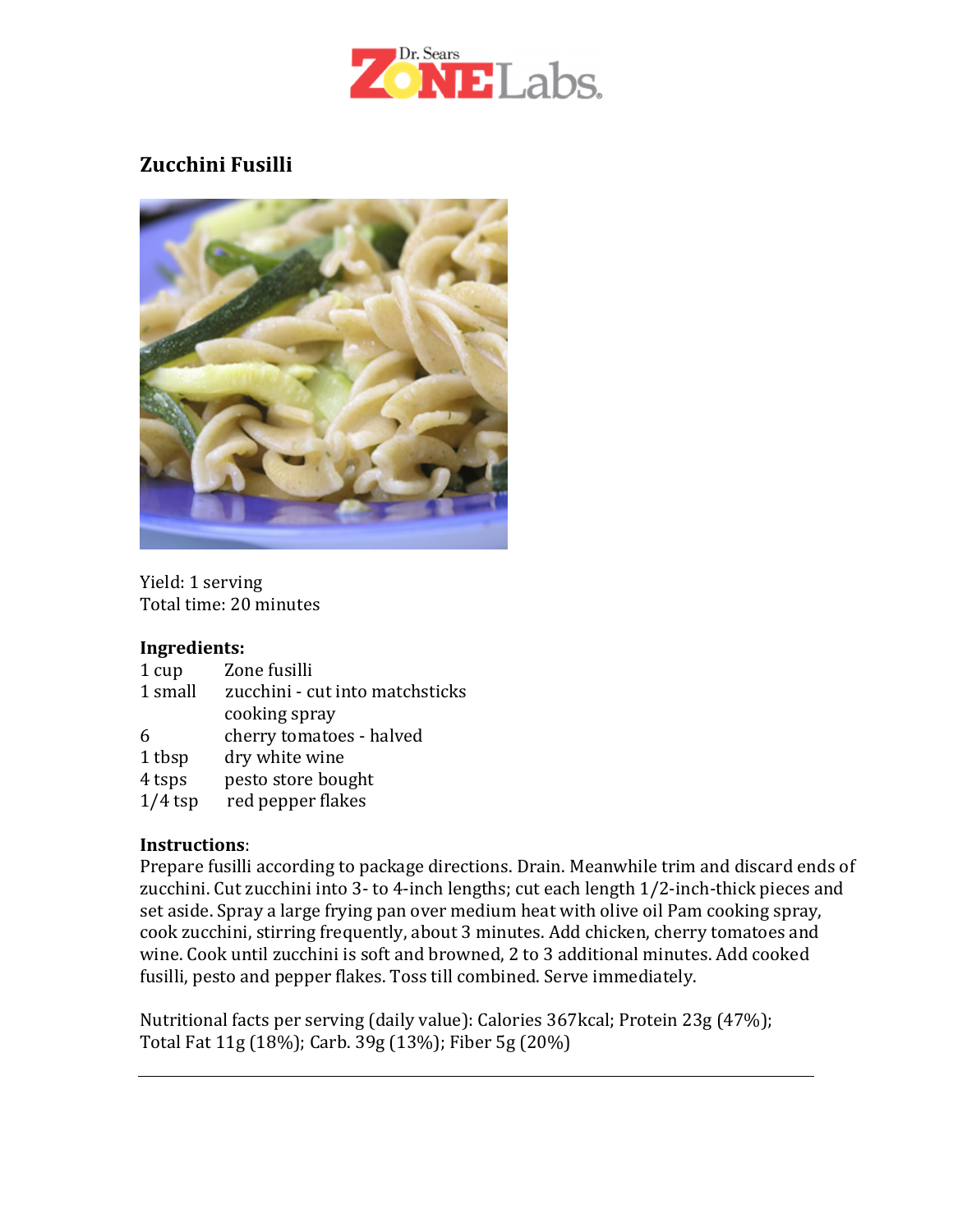

## Fusilli Fagiole



Yield: 1 serving Total time: 20 minutes

#### Ingredients:

| 1 cup       | Zone fusilli                              |
|-------------|-------------------------------------------|
| $11/2$ tsps | olive oil                                 |
| 1           | clove garlic                              |
| 2           | plum tomatos - chopped                    |
| to taste    | basil                                     |
| to taste    | oregano                                   |
| 1 tbsp      | parsley - chopped                         |
| 2 tbsps     | cannellini beans, Bush's - rinsed/drained |
| $11/2$ tsps | grated Parmesan                           |
| to taste    | salt and pepper                           |

#### Instructions:

Cook Zone fusilli as directed. Reserve 1/2 cup of liquid and drain. Meanwhile, heat olive oil and garlic in a medium saucepan and season. Add chopped tomato, beans and dried herbs. Add some of the reserved pasta liquid and stir to desired sauce consistency. Pour over pasta and season with Parmesan, salt and pepper.

Nutritional facts per serving: Calories 346; Protein 23g; Fat 12g; Carb. 34g; Fiber 4g